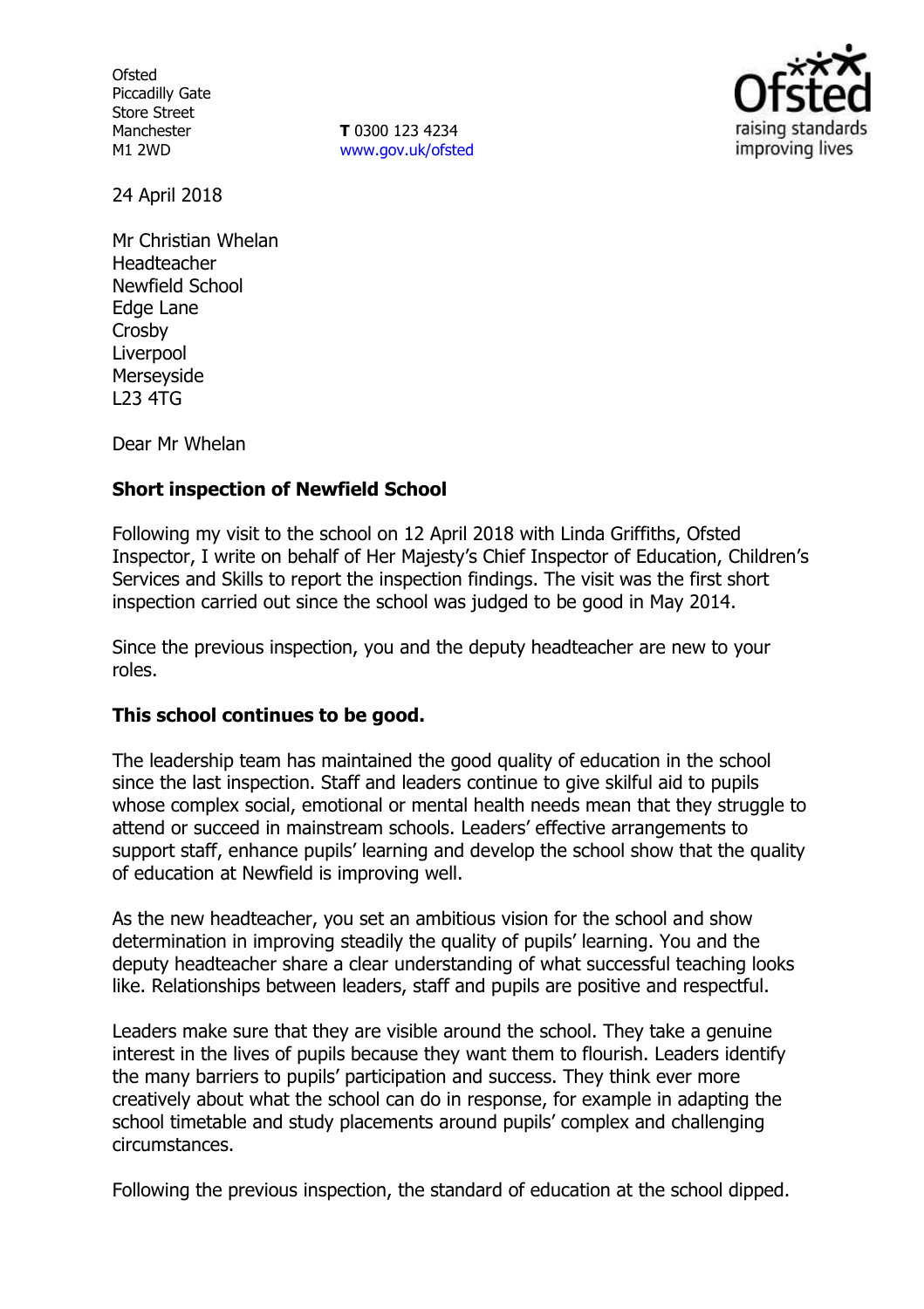

The quality of leadership, teaching and pupils' outcomes weakened. The local authority acted promptly to establish extra guidance and assistance for staff and leaders. This help, the appointment of new leaders and the work of school governors are improving the school quickly. Pupils at Newfield are once again learning successfully. Regeneration is evident throughout the school's work. It is no surprise that the school is full and has a waiting list. The proportion of pupils who continue with their education and training after leaving the school is improving rapidly.

When inspectors visited the school previously, they recommended that leaders improve the calibre of teaching. You have achieved this by giving staff increased opportunities to learn from the work of colleagues in other schools, including teaching schools. Leaders guide staff to question pupils more skilfully and to better match activities to pupils' needs.

Inspectors also asked senior leaders to raise pupils' achievement by increasing the range of accredited learning and by developing the role of middle leaders. You have concentrated carefully on these aspects of the school. For example, pupils now gain accreditation for their personal and social skills, alongside their vocational skills. Middle leaders now play a crucial role in the advancement of the school and you have precise plans in place to refine their skills further.

The governing body supports you ably. The governors bring a wide range of skills and interests to their roles. Governors have a clear and realistic understanding of the history, current development and future direction of the school. They are strongly committed to encouraging and challenging leaders to move the school even further forward.

# **Safeguarding is effective.**

Leaders train staff fully to spot and report concerns about pupils' care and wellbeing. They meet frequently with other agencies to protect pupils. Leaders make certain that the school curriculum teaches pupils how to stay safe at school and at home. Staff are vigilant and understand local and national safeguarding risks to pupils, such as the existence of gangs outside the school. Staff know how to respond where pupils have been exposed to radicalised views of modern Britain. Leaders keep records carefully of safeguarding issues. They have invested recently in an electronic system to enhance their recording and oversight of pupils' increasingly complex lives. The leadership team has ensured that all safeguarding arrangements are fit for purpose. Even so, the roles of leaders to further coordinate this aspect of the school's work are underdeveloped.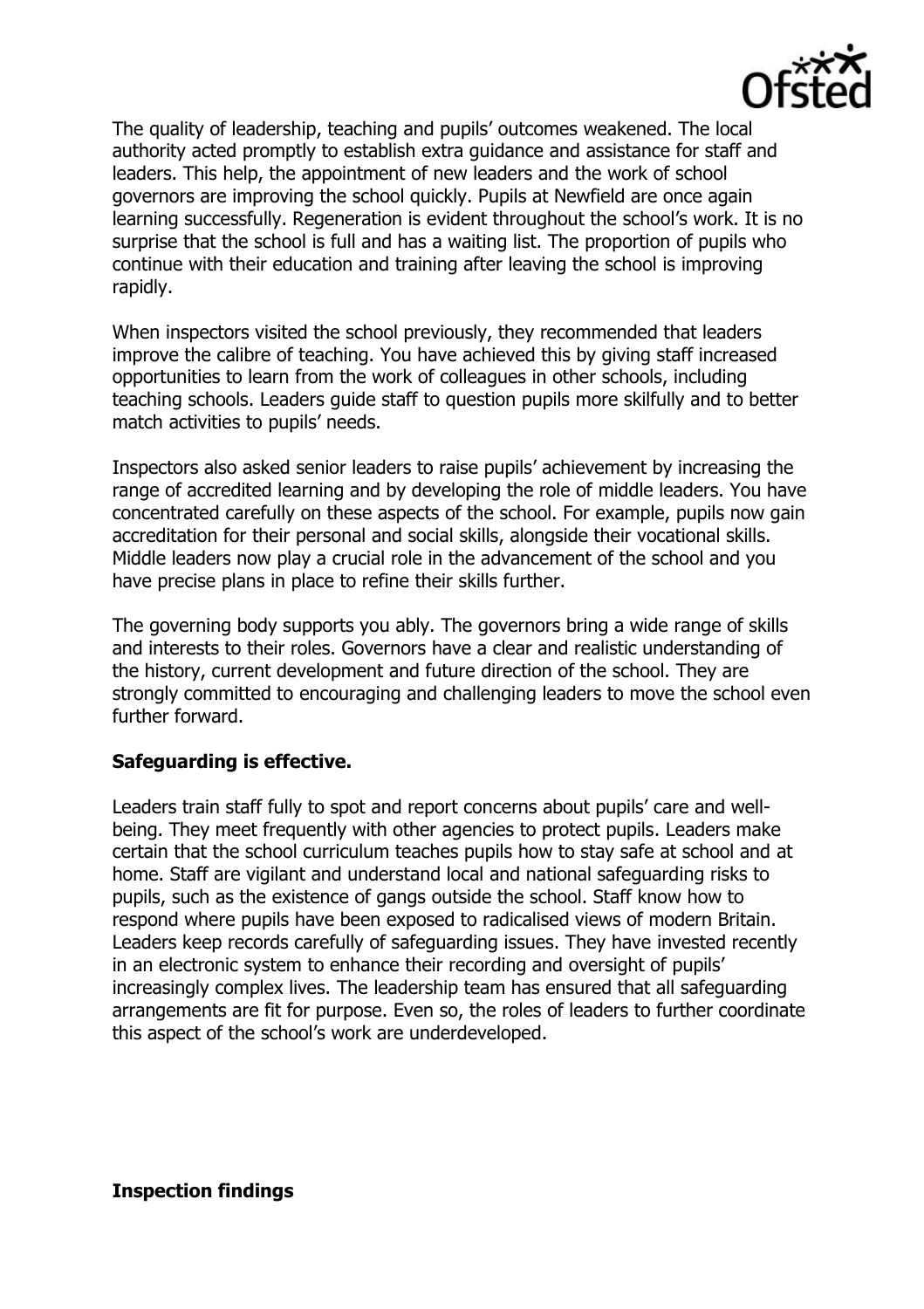

- Senior leaders boost and challenge the work of staff carefully. They give teachers purposeful targets for improvement and good opportunities for training and development. Leaders track precisely pupils' attainment and progress. They review this information thoroughly, identifying where they and staff need to give pupils further support. Middle leaders make a positive difference to the work of staff in teaching different subjects, for example in mathematics and English. Nevertheless, senior leaders acknowledge that further work is required to ensure that science is led equally strongly.
- Teaching staff are becoming more confident and creative in developing activities to inspire pupils. During the inspection, one inspector followed the fine smell of sizzling chicken wafting through the school. He discovered pupils engrossed in cooking, having purchased ingredients for their own recipe at the local supermarket.
- $\blacksquare$  The number of incidents of unacceptable behaviour requiring staff to use physical intervention is now far fewer than in the past. This is because leaders and staff now guide and encourage pupils skilfully towards managing their own feelings and behaviour. Staff reward pupils' positive behaviour, for example by granting the top-scoring pupils a trip to Blackpool. High expectations for pupils' school uniform and their wider behaviour, such as not carrying a mobile phone in school, are developing a positive and respectful ethos in classrooms. The result of all these actions is that pupils' behaviour while attending Newfield improves well.
- Many pupils attend school far more regularly than they did in their previous school. Pupils who have previously refused to attend other schools start to change their behaviour when coming to Newfield. They willingly begin to attend activities and placements because they feel that the school accepts and acknowledges their uniqueness. Pupils told inspectors that this is a school that understands them. When pupils move to other towns and cities, leaders keep pupils on the school roll until they are satisfied that new schooling is in place. They are determined that every pupil is protected and given a helping hand to succeed.
- Current pupils make good progress from their individual starting points. They arrive at Newfield with widely differing and often negative experiences of education. Pupils may have gaps in their learning and patchy experience of regular schooling. Their previous success may have faltered. This means that many pupils are working at standards below those expected for their age. However, staff and leaders provide pupils with opportunities that re-ignite their self-belief and confidence. Staff recognise pupils' individual strengths and interests and use these to re-engage pupils in worthwhile learning. Leaders are determined to see outcomes for pupils further improve. They are taking thoughtful action to assure that pupils make better progress this term and beyond. We agreed that some of the most able pupils need to be challenged even more, so they excel in their learning.

## **Next steps for the school**